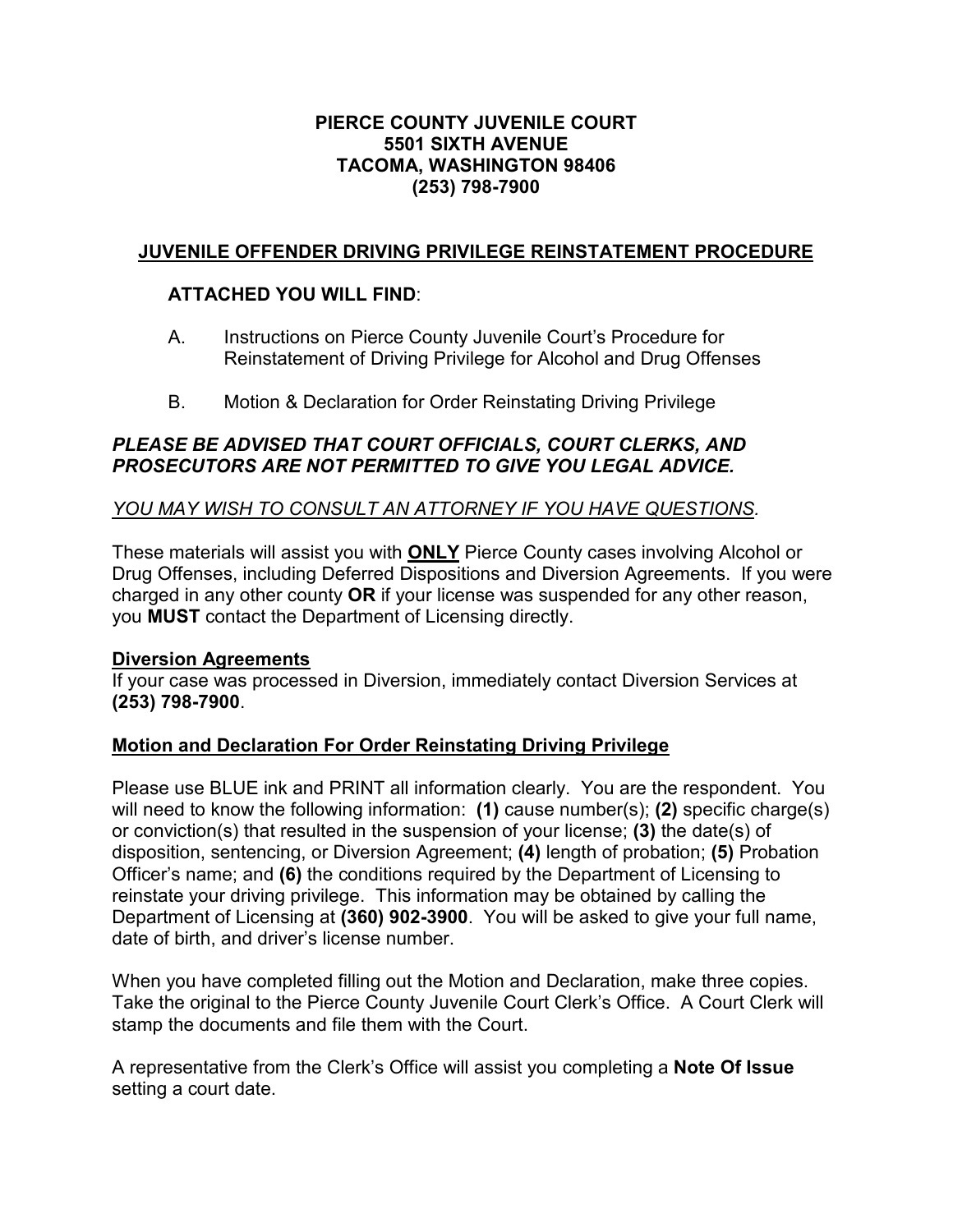You **MUST** personally deliver a copy of your Motion and Declaration **AND** the Note of Issue to the Office of the Prosecuting Attorney located in B LOBBY at 5501 Sixth Avenue, Tacoma. In addition, you **MUST** place one copy of these documents in the Probation Department box located in the Clerk's Office. Keep the third copy for your records.

On the morning of your hearing, arrive approximately 30 minutes prior to the scheduled time. During the hearing representatives from the Probation Department and the Prosecutor's Office will provide information to the Court, and the Court will decide whether to sign an Order Re: Notification For Early Reinstatement.

NOTE: In addition to the Order For Early Reinstatement, you MUST meet all other conditions as outlined by the Department of Licensing for license reinstatement. This may include an alcohol/drug assessment, completion of an alcohol/drug information school, proof of financial responsibility insurance; completion of additional written and driving exams, and/or payment of a reissue fee.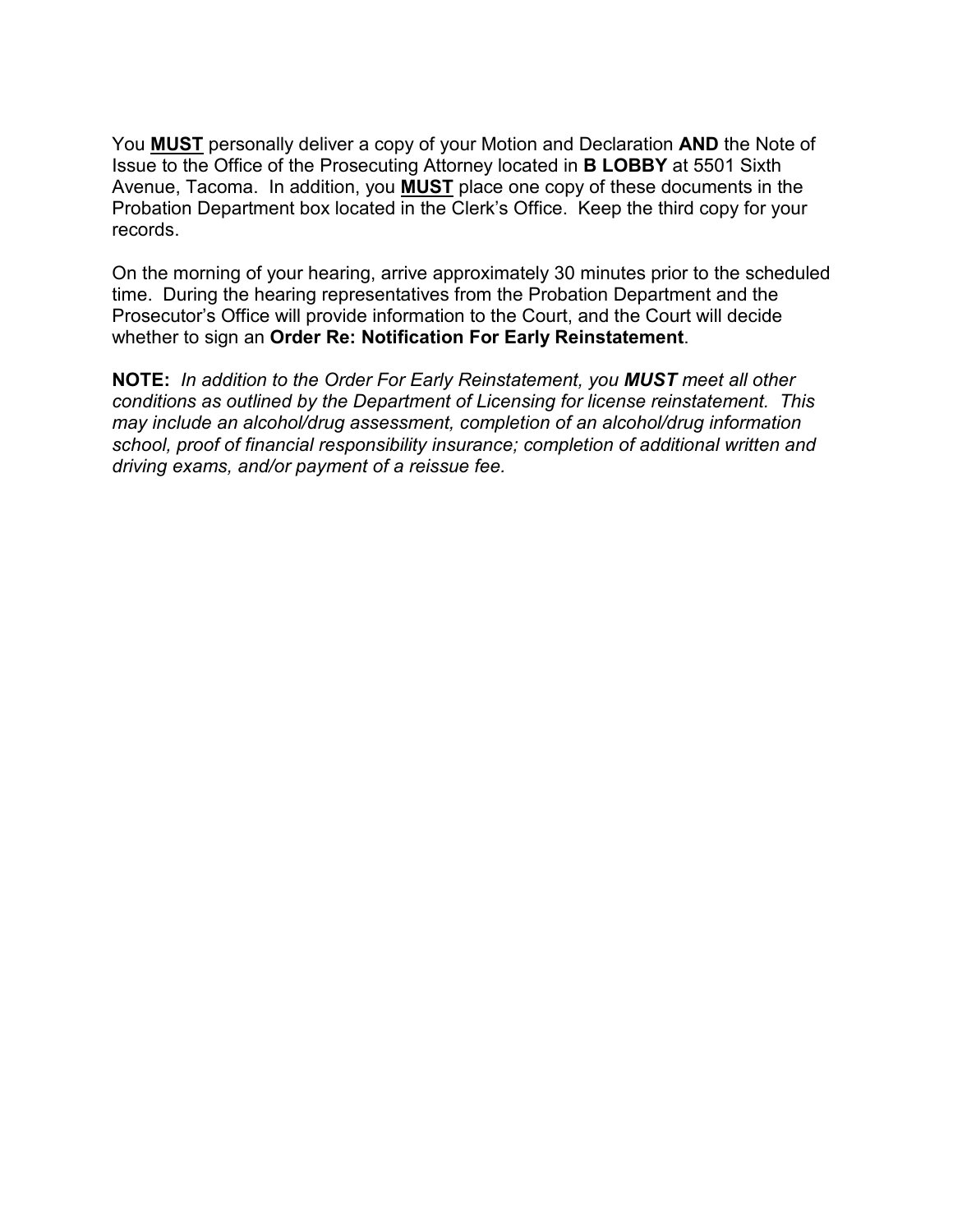| 1              |                                                                                        |  |  |  |
|----------------|----------------------------------------------------------------------------------------|--|--|--|
| $\overline{2}$ |                                                                                        |  |  |  |
| 3              |                                                                                        |  |  |  |
| $\overline{4}$ |                                                                                        |  |  |  |
| 5              | IN THE SUPERIOR COURT OF THE STATE OF WASHINGTON                                       |  |  |  |
| 6              | IN AND FOR THE COUNTY OF PIERCE                                                        |  |  |  |
| 7              | <b>JUVENILE COURT</b>                                                                  |  |  |  |
| 8              |                                                                                        |  |  |  |
| 9              | Case No:                                                                               |  |  |  |
| 10             | <b>MOTION AND DECLARATION FOR</b><br>ORDER REINSTATING DRIVING<br>Plaintiff,           |  |  |  |
| 11             | <b>PRIVILEGE</b>                                                                       |  |  |  |
| 12             | VS.                                                                                    |  |  |  |
| 13             | Respondent                                                                             |  |  |  |
| 14             |                                                                                        |  |  |  |
| 15             | THIS MATTER COMING BEFORE THE Court on the ex parte motion of the                      |  |  |  |
| 16             | respondent for an Order Reinstating Driving Privilege. This Motion is based upon the   |  |  |  |
| 17             | facts set forth in the Declaration of Respondent set forth below.                      |  |  |  |
| 18             | DECLARATION OF RESPONDENT                                                              |  |  |  |
| 19             | The respondent in this matter, represents the espondent in this matter, represents the |  |  |  |
| 20             | following facts to the Court in support of his/her motion:                             |  |  |  |
| 21             | The offense I committed is either: a violation of RCW 66.44 (alcohol); or 69.41<br>1.  |  |  |  |
| 22             | (legend drugs); or 69.50 (controlled substances); or 69.52 (imitation controlled       |  |  |  |
| 23             | substances).                                                                           |  |  |  |
| 24             |                                                                                        |  |  |  |
| 25             |                                                                                        |  |  |  |
|                | Early Reinstatement - 1                                                                |  |  |  |
|                | Motionreinstate.doc                                                                    |  |  |  |